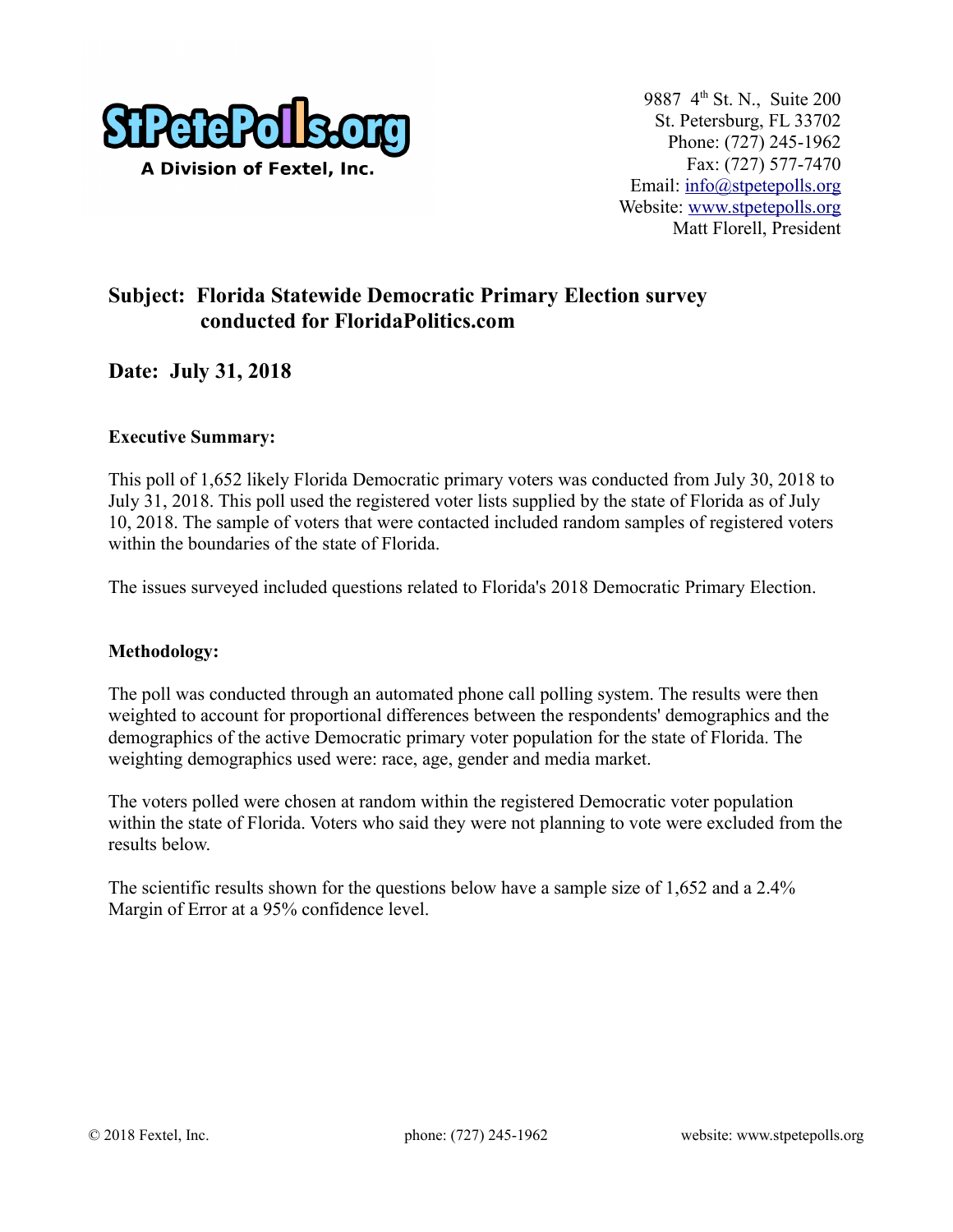# **Respondents' Demographics:**

Here is a summary of the demographic breakdown of the Registered Democratic party voters who responded to this survey:

| Race Breakdown:                |         |
|--------------------------------|---------|
| White, Not Hispanic 1026 =     | 62.1%   |
| Black, Not Hispanic 452 =      | 27.4%   |
| Asian or Pacific Islander 12 = | 0.7%    |
| Hispanic 92<br>$=$             | $5.6\%$ |
| Other or Unknown 70 =          | 4.2%    |
| <b>Gender Breakdown:</b>       |         |
| Male 654<br>$\equiv$           | 39.6%   |
| Female 998<br>$\equiv$         | 60.4%   |
|                                |         |
| Age Breakdown:                 |         |
| 18 to 29 $55 =$                | $3.3\%$ |
| 30 to 49 $225 =$               | 13.6%   |
| 50 to 69 $744 =$               | 45.0%   |
| 70 and up $628 =$              | 38.0%   |
| <b>Media Market Breakdown:</b> |         |
| Pensacola 48 =                 | $2.9\%$ |
| Panama City 29 =               | 1.8%    |
| Tallahassee $45 =$             | 2.7%    |
| Jacksonville 145 =             | 8.8%    |
| Gainesville 38 =               | 2.3%    |
| Orlando $325 =$                | 19.7%   |
| Tampa 397 =                    | 24.0%   |
| West Palm Beach 175 =          | 10.6%   |
| Fort Myers 79 =                | 4.8%    |
| Miami $371 =$                  | 22.5%   |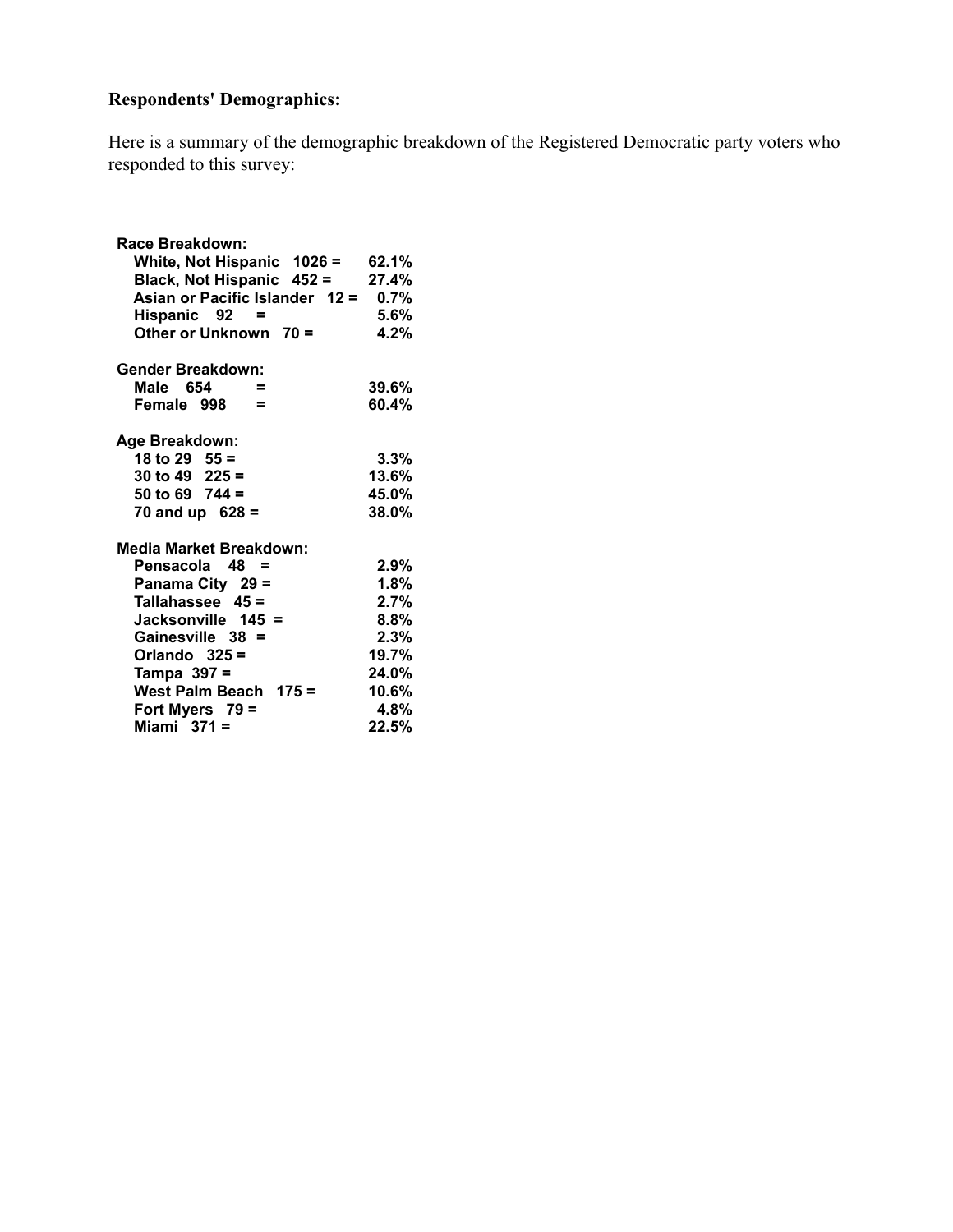## **Summary of Scientific Results:**

## **In the Democratic primary race for Governor, who would you vote for: Andrew Gillum, Gwen Graham, Jeff Greene, Chris King, Philip Levine or someone else?**

| <b>Andrew Gillum:</b> | 11.9% |
|-----------------------|-------|
| Gwen Graham:          | 28.9% |
| Jeff Greene:          | 22.8% |
| Chris King:           | 3.4%  |
| Philip Levine:        | 19.3% |
| Someone else:         | 4.4%  |
| Undecided:            | 9.4%  |

### **Do you have a favorable or unfavorable opinion of Andrew Gillum?**

| Favorable:   | 32.0% |
|--------------|-------|
| Unfavorable: | 13.3% |
| Unsure:      | 54.6% |

## **Do you have a favorable or unfavorable opinion of Gwen Graham?**

| Favorable:   | 52.2% |
|--------------|-------|
| Unfavorable: | 13.6% |
| Unsure:      | 34.3% |

#### **Do you have a favorable or unfavorable opinion of Jeff Greene?**

| Favorable:   | 50.7% |
|--------------|-------|
| Unfavorable: | 16.3% |
| Unsure:      | 33.0% |

### **Do you have a favorable or unfavorable opinion of Chris King?**

| Favorable:   | 22.2% |
|--------------|-------|
| Unfavorable: | 22.0% |
| Unsure:      | 55.9% |

#### **Do you have a favorable or unfavorable opinion of Philip Levine?**

| Favorable:   | 52.0% |
|--------------|-------|
| Unfavorable: | 16.6% |
| Unsure:      | 31.4% |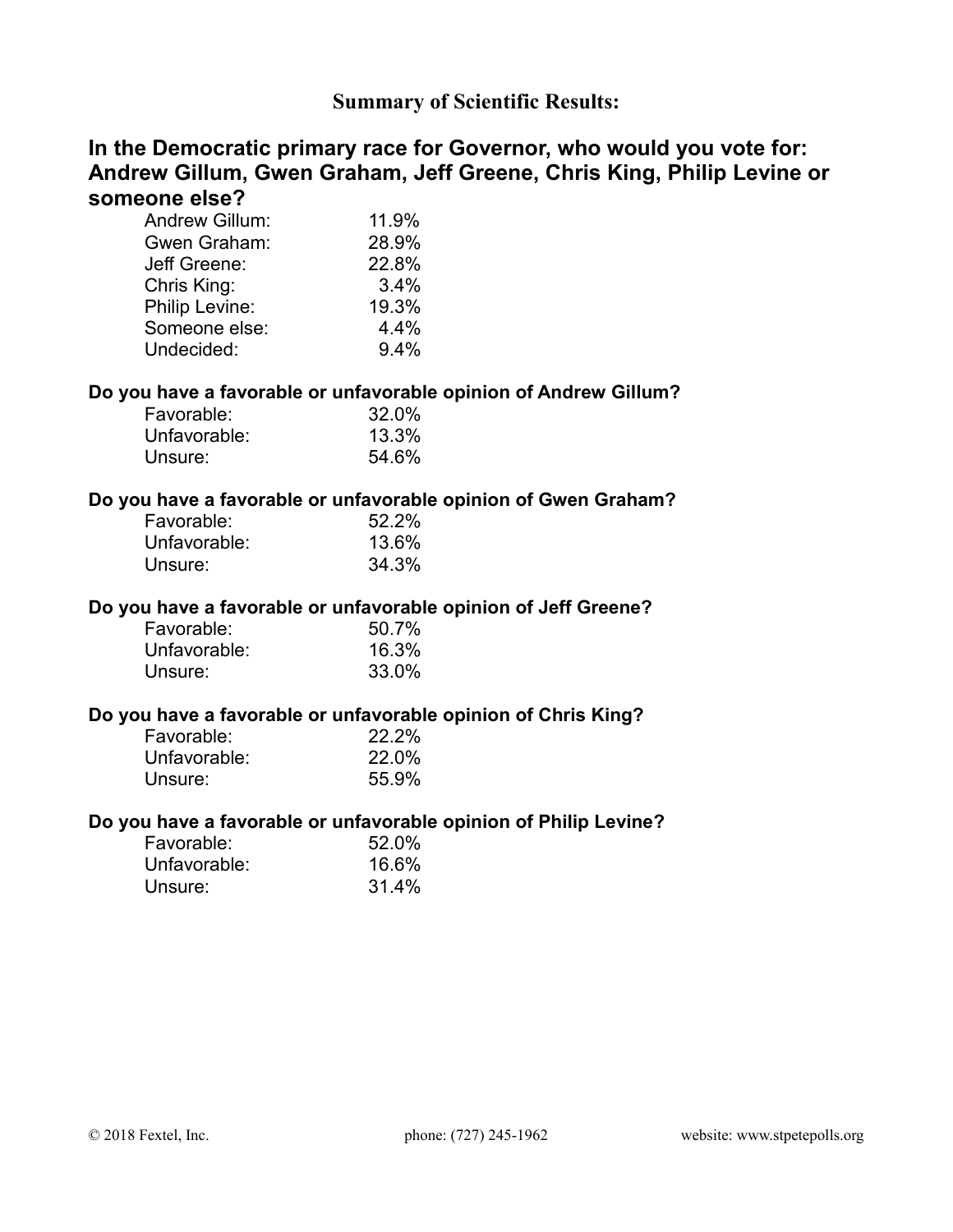#### **Detailed Results with Demographic Breakdowns for Each Question:**

### **In the Democratic primary race for Governor, who would you vote for: Andrew Gillum, Gwen Graham, Jeff Greene, Chris King, Philip Levine or someone else?**

| Andrew Gillum: | 11.9%   | <b>Philip Levine:</b> | 19.3%   |
|----------------|---------|-----------------------|---------|
| Gwen Graham:   | 28.9%   | Someone else:         | 4.4%    |
| Jeff Greene:   | 22.8%   | Undecided:            | $9.4\%$ |
| Chris King:    | $3.4\%$ |                       |         |

Non-Weighted Results and Demographic Breakdowns:

| Gillum: | 11.8%   | Levine:       | 19.4%   |
|---------|---------|---------------|---------|
| Graham: | 28.9%   | someone else: | 4.3%    |
| Greene: | 22.8%   | Undecided:    | $9.4\%$ |
| King:   | $3.4\%$ |               |         |

 **Race Breakdown:**

|              |                          | White, Not Hispanic 1026 responses                                         |               |                 |            |                 |                                   |                  |  |
|--------------|--------------------------|----------------------------------------------------------------------------|---------------|-----------------|------------|-----------------|-----------------------------------|------------------|--|
| Gillum: 6.4% |                          | Graham: 35.9% Greene: 23.7%                                                |               |                 | King: 3.4% | Levine: 18.7%   | someone else: 3.9%                | Undecided: 8.0%  |  |
|              |                          | Black, Not Hispanic 452 responses                                          |               |                 |            |                 |                                   |                  |  |
|              |                          | Gillum: 22.6% Graham: 14.8% Greene: 21.7%                                  |               | King: 3.5%      |            | Levine: 20.8%   | someone else: 4.9%                | Undecided: 11.7% |  |
|              |                          | Asian or Pacific Islander 12 responses                                     |               |                 |            |                 |                                   |                  |  |
|              | Gillum: 16.7%            | Graham: 25.0% Greene: 33.3%                                                |               | King: $0\%$     |            | Levine: 16.7%   | someone else: 0%                  | Undecided: 8.3%  |  |
|              |                          | Hispanic 92 responses                                                      |               |                 |            |                 |                                   |                  |  |
|              | Gillum: 12.0%            | Graham: 26.1% Greene: 18.5%                                                |               | King: 3.3%      |            | Levine: 19.6%   | someone else: 6.5%                | Undecided: 14.1% |  |
|              |                          | Other or Unknown 70 responses<br>Gillum: 20.0% Graham: 22.9% Greene: 21.4% |               |                 | King: 2.9% | Levine: 20.0%   | someone else: 4.3%                | Undecided: 8.6%  |  |
|              |                          |                                                                            |               |                 |            |                 |                                   |                  |  |
|              | <b>Gender Breakdown:</b> |                                                                            |               |                 |            |                 |                                   |                  |  |
|              | Male 654 responses       |                                                                            |               |                 |            |                 |                                   |                  |  |
|              |                          | Gillum: 11.9% Graham: 30.7% Greene: 21.1%                                  |               | King: $3.1\%$   |            | Levine: 19.7%   | someone else: 4.4%                | Undecided: 9.0%  |  |
|              |                          | Female 998 responses                                                       |               |                 |            |                 |                                   |                  |  |
|              |                          | Gillum: 11.7% Graham: 27.8% Greene: 23.9%                                  |               | King: 3.6%      |            | Levine: 19.1%   | someone else: 4.2%                | Undecided: 9.6%  |  |
|              |                          |                                                                            |               |                 |            |                 |                                   |                  |  |
|              | Age Breakdown:           |                                                                            |               |                 |            |                 |                                   |                  |  |
|              |                          | 18 to 29 55 responses                                                      |               |                 |            |                 |                                   |                  |  |
|              | Gillum: 16.4%            | Graham: 14.5% Greene: 23.6%                                                |               | King: 7.3%      |            | Levine: 23.6%   | someone else: 5.5%                | Undecided: 9.1%  |  |
|              |                          | 30 to 49 225 responses                                                     |               |                 |            |                 |                                   |                  |  |
|              | Gillum: 16.9%            | Graham: 17.8% Greene: 24.4%                                                |               | King: 3.1%      |            | Levine: 19.1%   | someone else: 8.4%                | Undecided: 10.2% |  |
|              | Gillum: 11.6%            | 50 to 69 744 responses<br>Graham: 30.9% Greene: 22.2%                      |               |                 |            | Levine: 19.1%   |                                   | Undecided: 8.5%  |  |
|              |                          | 70 and up 628 responses                                                    |               | King: 4.0%      |            |                 | someone else: 3.8%                |                  |  |
| Gillum: 9.9% |                          | Graham: 31.8% Greene: 22.9%                                                |               |                 | King: 2.4% | Levine: 19.4%   | someone else: 3.3%                | Undecided: 10.2% |  |
|              |                          |                                                                            |               |                 |            |                 |                                   |                  |  |
|              |                          | <b>Media Market Breakdown:</b>                                             |               |                 |            |                 |                                   |                  |  |
|              |                          | Pensacola 48 responses                                                     |               |                 |            |                 |                                   |                  |  |
|              | Gillum: 22.9%            | Graham: 6.2%                                                               | Greene: 27.1% | King: 4.2%      |            | Levine: 18.8%   | someone else: 8.3%                | Undecided: 12.5% |  |
|              |                          | Panama City 29 responses                                                   |               |                 |            |                 |                                   |                  |  |
|              |                          | Gillum: 10.3% Graham: 58.6% Greene: 10.3%                                  |               |                 | King: 3.4% | Levine: $3.4\%$ | someone else: 13.8% Undecided: 0% |                  |  |
|              |                          | Tallahassee 45 responses                                                   |               |                 |            |                 |                                   |                  |  |
|              |                          | Gillum: 15.6% Graham: 44.4% Greene: 24.4%                                  |               | King: 2.2%      |            | Levine: $4.4\%$ | someone else: 2.2%                | Undecided: 6.7%  |  |
|              |                          | Jacksonville 145 responses                                                 |               |                 |            |                 |                                   |                  |  |
|              | Gillum: 11.0%            | Graham: 21.4% Greene: 31.7%                                                |               | King: 4.1%      |            | Levine: 14.5%   | someone else: 6.2%                | Undecided: 11.0% |  |
|              | Gillum: 10.5%            | Gainesville 38 responses<br>Graham: 50.0% Greene: 13.2%                    |               | <b>King: 0%</b> |            | Levine: 7.9%    | someone else: 5.3%                | Undecided: 13.2% |  |
|              |                          | Orlando 325 responses                                                      |               |                 |            |                 |                                   |                  |  |
|              | Gillum: 12.0%            | Graham: 39.1% Greene: 19.4%                                                |               |                 | King: 2.2% | Levine: 12.3%   | someone else: 5.5%                | Undecided: 9.5%  |  |
|              |                          | Tampa 397 responses                                                        |               |                 |            |                 |                                   |                  |  |
|              | Gillum: 10.3%            | Graham: 35.5% Greene: 19.9%                                                |               | King: 5.3%      |            | Levine: 17.4%   | someone else: 4.0%                | Undecided: 7.6%  |  |
|              |                          | West Palm Beach 175 responses                                              |               |                 |            |                 |                                   |                  |  |
| Gillum: 8.0% |                          | Graham: 27.4% Greene: 27.4%                                                |               | King: 4.6%      |            | Levine: 19.4%   | someone else: 2.3%                | Undecided: 10.9% |  |
|              |                          | Fort Myers 79 responses                                                    |               |                 |            |                 |                                   |                  |  |
| Gillum: 7.6% |                          | Graham: 19.0% Greene: 22.8%                                                |               | King: 5.1%      |            | Levine: 35.4%   | someone else: 1.3%                | Undecided: 8.9%  |  |
|              |                          | Miami 371 responses                                                        |               |                 |            |                 |                                   |                  |  |
|              |                          | Gillum: 14.6% Graham: 15.4% Greene: 24.5%                                  |               | King: 1.6%      |            | Levine: 30.5%   | someone else: 3.2%                | Undecided: 10.2% |  |
|              |                          |                                                                            |               |                 |            |                 |                                   |                  |  |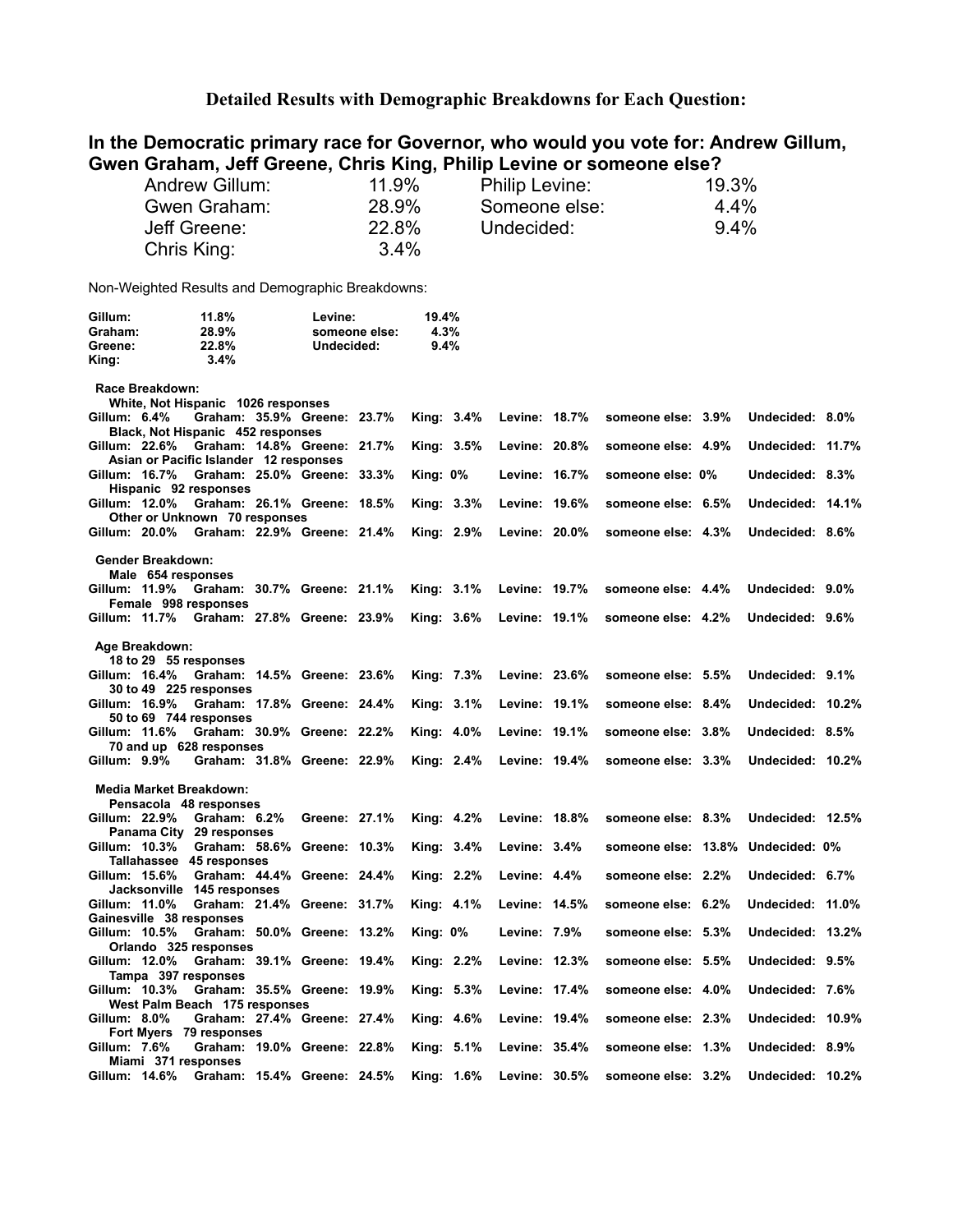# **Do you have a favorable or unfavorable opinion of Andrew Gillum?**

| Favorable:   | 32.0% |
|--------------|-------|
| Unfavorable: | 13.3% |
| Unsure:      | 54.6% |

Non-Weighted Results and Demographic Breakdowns:

**Favorable: 31.8%** 

| Unfavorable:<br>Unsure:                  | 13.3%<br>54.9% |                                        |         |         |       |
|------------------------------------------|----------------|----------------------------------------|---------|---------|-------|
| Race Breakdown:                          |                |                                        |         |         |       |
| White, Not Hispanic 1026 responses       |                |                                        |         |         |       |
| <b>Favorable:</b>                        | 26.7%          | Unfavorable:                           | 15.6%   | Unsure: | 57.7% |
| Black, Not Hispanic 452 responses        |                |                                        |         |         |       |
| Favorable:                               | 43.4%          | Unfavorable:                           | $8.6\%$ | Unsure: | 48.0% |
|                                          |                | Asian or Pacific Islander 12 responses |         |         |       |
| Favorable:                               | 25.0%          | Unfavorable:                           | 8.3%    | Unsure: | 66.7% |
| Hispanic 92 responses                    |                |                                        |         |         |       |
| Favorable:                               | 31.5%          | Unfavorable:                           | 10.9%   | Unsure: | 57.6% |
| Other or Unknown 70 responses            |                |                                        |         |         |       |
| Favorable:                               | 34.3%          | Unfavorable:                           | 12.9%   | Unsure: | 52.9% |
|                                          |                |                                        |         |         |       |
| Gender Breakdown:                        |                |                                        |         |         |       |
| Male 654 responses                       |                |                                        |         |         |       |
| Favorable:                               | 30.6%          | Unfavorable:                           | 15.1%   | Unsure: | 54.3% |
| Female 998 responses                     |                |                                        |         |         |       |
| Favorable:                               | 32.7%          | Unfavorable:                           | 12.0%   | Unsure: | 55.3% |
|                                          |                |                                        |         |         |       |
| Age Breakdown:                           |                |                                        |         |         |       |
| 18 to 29 55 responses                    |                |                                        |         |         |       |
| <b>Favorable:</b>                        | 32.7%          | Unfavorable:                           | 16.4%   | Unsure: | 50.9% |
| 30 to 49 225 responses                   |                |                                        |         |         |       |
| Favorable:                               | 36.0%          | Unfavorable:                           | 16.0%   | Unsure: | 48.0% |
| 50 to 69 744 responses                   |                |                                        |         |         |       |
| <b>Favorable:</b>                        | 32.7%          | Unfavorable:                           | 13.6%   | Unsure: | 53.8% |
| 70 and up 628 responses                  |                |                                        |         |         |       |
| Favorable:                               | 29.3%          | Unfavorable:                           | 11.6%   | Unsure: | 59.1% |
|                                          |                |                                        |         |         |       |
| Media Market Breakdown:                  |                |                                        |         |         |       |
| Pensacola 48 responses                   |                |                                        |         |         |       |
| Favorable:                               | 41.7%          | Unfavorable:                           | 10.4%   | Unsure: | 47.9% |
| Panama City 29 responses                 |                |                                        |         |         |       |
| Favorable:                               | 31.0%          | Unfavorable:                           | 24.1%   | Unsure: | 44.8% |
| Tallahassee 45 responses                 |                |                                        |         |         |       |
| Favorable:                               | 53.3%          | Unfavorable:                           | 28.9%   | Unsure: | 17.8% |
| Jacksonville 145 responses<br>Favorable: | 30.3%          | Unfavorable:                           | 13.8%   | Unsure: | 55.9% |
| Gainesville 38 responses                 |                |                                        |         |         |       |
| Favorable:                               | 21.1%          | Unfavorable:                           | 13.2%   | Unsure: | 65.8% |
| Orlando 325 responses                    |                |                                        |         |         |       |
| Favorable:                               | 29.5%          | Unfavorable:                           | 13.2%   | Unsure: | 57.2% |
| Tampa 397 responses                      |                |                                        |         |         |       |
| Favorable:                               | 33.8%          | Unfavorable:                           | 12.8%   | Unsure: | 53.4% |
| West Palm Beach 175 responses            |                |                                        |         |         |       |
| Favorable:                               | 24.0%          | Unfavorable:                           | 12.0%   | Unsure: | 64.0% |
| Fort Myers 79 responses                  |                |                                        |         |         |       |
| Favorable:                               | 27.8%          | Unfavorable:                           | 12.7%   | Unsure: | 59.5% |
| Miami 371 responses                      |                |                                        |         |         |       |
| Favorable:                               | 34.2%          | Unfavorable:                           | 11.9%   | Unsure: | 53.9% |
|                                          |                |                                        |         |         |       |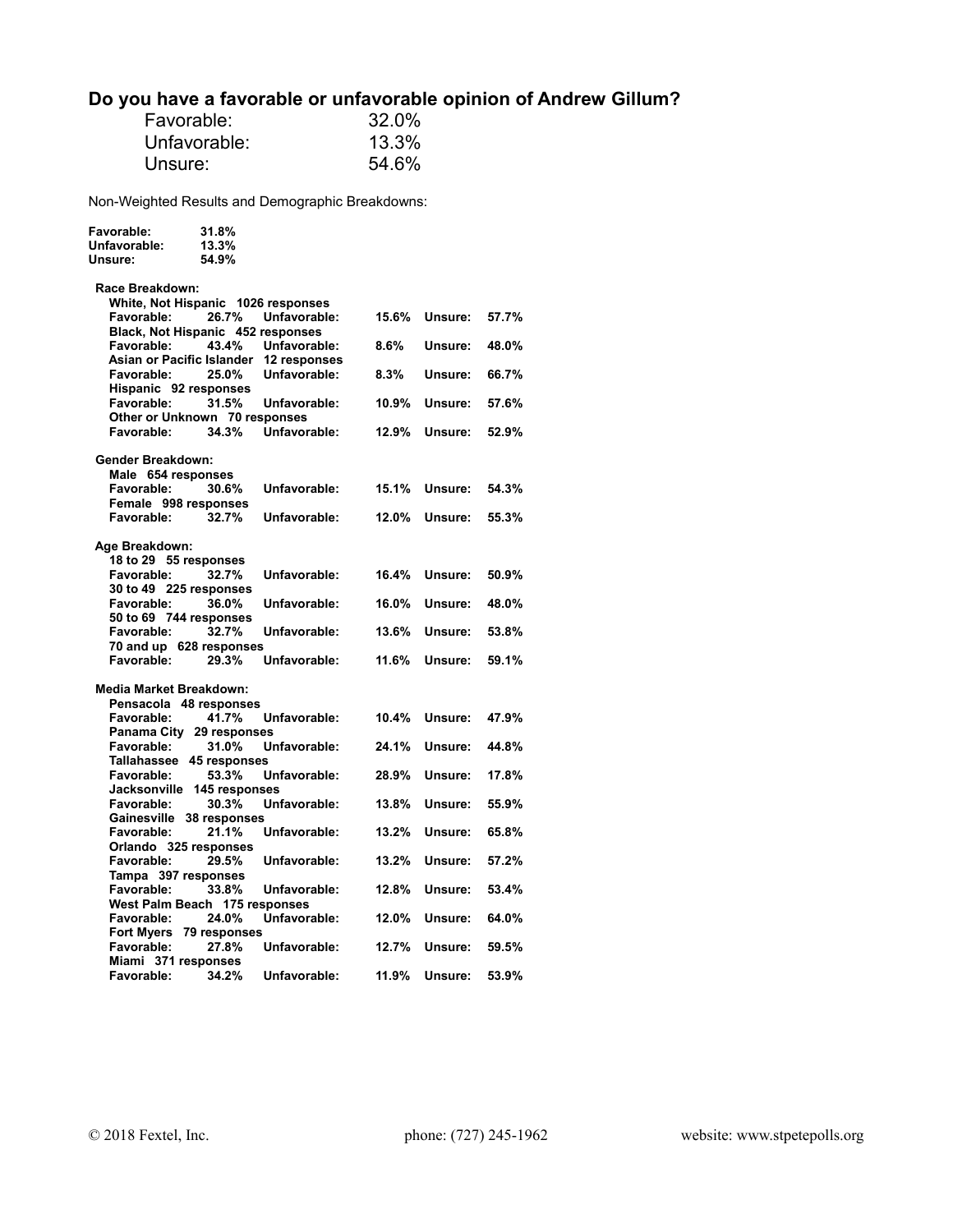# **Do you have a favorable or unfavorable opinion of Gwen Graham?**

| Favorable:   | 52.2% |
|--------------|-------|
| Unfavorable: | 13.6% |
| Unsure:      | 34.3% |

Non-Weighted Results and Demographic Breakdowns:

**Favorable: 52.2%** 

| Unfavorable:<br>Unsure:                         | 13.5%<br>34.3% |                                                        |       |         |       |
|-------------------------------------------------|----------------|--------------------------------------------------------|-------|---------|-------|
| Race Breakdown:                                 |                |                                                        |       |         |       |
| White, Not Hispanic 1026 responses              |                |                                                        |       |         |       |
| Favorable:<br>Black, Not Hispanic 452 responses | 58.7%          | Unfavorable:                                           | 12.7% | Unsure: | 28.7% |
| Favorable:                                      | 42.0%          | Unfavorable:                                           | 14.8% | Unsure: | 43.1% |
| Favorable:                                      | 41.7%          | Asian or Pacific Islander 12 responses<br>Unfavorable: | 16.7% | Unsure: | 41.7% |
| Hispanic 92 responses                           |                |                                                        |       |         |       |
| Favorable:                                      | 43.5%          | Unfavorable:                                           | 15.2% | Unsure: | 41.3% |
| Other or Unknown 70 responses                   |                |                                                        |       |         |       |
| Favorable:                                      | 37.1%          | Unfavorable:                                           | 14.3% | Unsure: | 48.6% |
| Gender Breakdown:                               |                |                                                        |       |         |       |
| Male 654 responses                              |                |                                                        |       |         |       |
| Favorable:                                      | 55.7%          | Unfavorable:                                           | 13.8% | Unsure: | 30.6% |
| Female 998 responses<br>Favorable:              | 50.0%          | Unfavorable:                                           | 13.3% | Unsure: | 36.7% |
|                                                 |                |                                                        |       |         |       |
| Age Breakdown:                                  |                |                                                        |       |         |       |
| 18 to 29 55 responses                           |                |                                                        |       |         |       |
| <b>Favorable:</b>                               | 36.4%          | Unfavorable:                                           | 18.2% | Unsure: | 45.5% |
| 30 to 49 225 responses                          |                |                                                        |       |         |       |
| <b>Favorable:</b>                               | 43.6%          | Unfavorable:                                           | 18.2% | Unsure: | 38.2% |
| 50 to 69 744 responses                          |                |                                                        |       |         |       |
| Favorable:                                      | 56.0%          | Unfavorable:                                           | 13.3% | Unsure: | 30.6% |
| 70 and up 628 responses<br>Favorable:           | 52.2%          | Unfavorable:                                           | 11.6% | Unsure: | 36.1% |
|                                                 |                |                                                        |       |         |       |
| Media Market Breakdown:                         |                |                                                        |       |         |       |
| Pensacola 48 responses                          |                |                                                        |       |         |       |
| Favorable:                                      | 31.2%          | Unfavorable:                                           | 22.9% | Unsure: | 45.8% |
| Panama City 29 responses                        |                |                                                        |       |         |       |
| Favorable:<br>Tallahassee 45 responses          | 65.5%          | Unfavorable:                                           | 27.6% | Unsure: | 6.9%  |
| Favorable:                                      | 73.3%          | Unfavorable:                                           | 13.3% | Unsure: | 13.3% |
| Jacksonville 145 responses                      |                |                                                        |       |         |       |
| Favorable:                                      | 49.7%          | Unfavorable:                                           | 15.2% | Unsure: | 35.2% |
| Gainesville 38 responses                        |                |                                                        |       |         |       |
| Favorable:                                      | 52.6%          | Unfavorable:                                           | 5.3%  | Unsure: | 42.1% |
| Orlando 325 responses                           |                |                                                        |       |         |       |
| <b>Favorable:</b>                               | 64.6%          | Unfavorable:                                           | 11.7% | Unsure: | 23.7% |
| Tampa 397 responses<br>Favorable:               | 59.7%          |                                                        | 14.1% | Unsure: | 26.2% |
| West Palm Beach 175 responses                   |                | Unfavorable:                                           |       |         |       |
| Favorable:                                      | 52.6%          | Unfavorable:                                           | 8.6%  | Unsure: | 38.9% |
| Fort Myers 79 responses                         |                |                                                        |       |         |       |
| <b>Favorable:</b>                               | 36.7%          | Unfavorable:                                           | 16.5% | Unsure: | 46.8% |
| Miami 371 responses                             |                |                                                        |       |         |       |
| Favorable:                                      | 36.7%          | Unfavorable:                                           | 14.0% | Unsure: | 49.3% |
|                                                 |                |                                                        |       |         |       |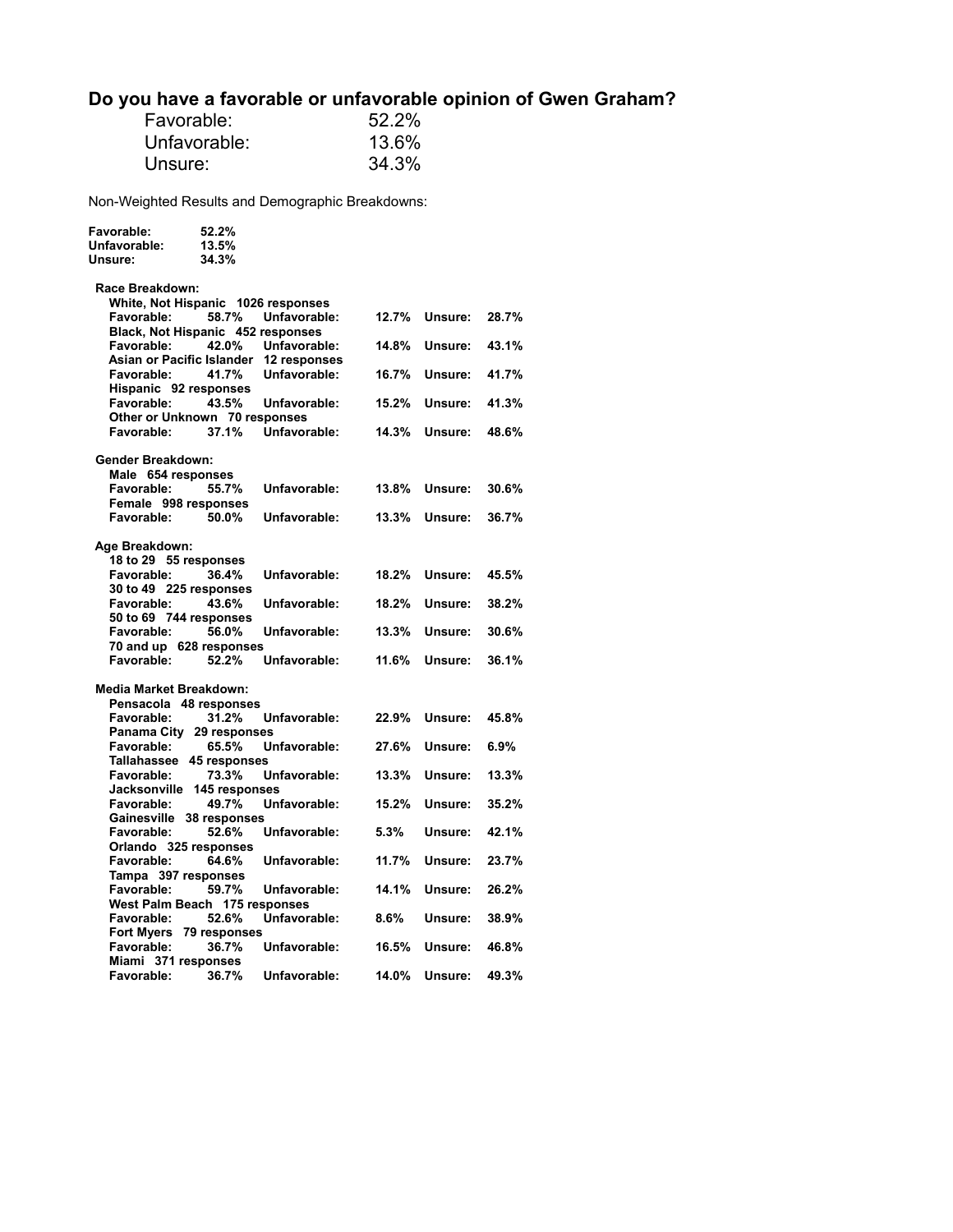# **Do you have a favorable or unfavorable opinion of Jeff Greene?**

| Favorable:   | 50.7% |
|--------------|-------|
| Unfavorable: | 16.3% |
| Unsure:      | 33.0% |

Non-Weighted Results and Demographic Breakdowns:

**Favorable: 50.9%** 

| Unfavorable:<br>Unsure:            | 16.2%<br>32.9%                    |                                        |       |         |       |
|------------------------------------|-----------------------------------|----------------------------------------|-------|---------|-------|
| Race Breakdown:                    |                                   |                                        |       |         |       |
| White, Not Hispanic 1026 responses |                                   |                                        |       |         |       |
| Favorable:                         | 52.0%                             | Unfavorable:                           | 18.5% | Unsure: | 29.4% |
|                                    | Black, Not Hispanic 452 responses |                                        |       |         |       |
| Favorable:                         | 47.8%                             | Unfavorable:                           | 11.9% | Unsure: | 40.3% |
|                                    |                                   | Asian or Pacific Islander 12 responses |       |         |       |
| Favorable:                         | 66.7%                             | Unfavorable:                           | 8.3%  | Unsure: | 25.0% |
| Hispanic 92 responses              |                                   |                                        |       |         |       |
| Favorable:                         | 47.8%                             | Unfavorable:                           | 16.3% | Unsure: | 35.9% |
|                                    | Other or Unknown 70 responses     |                                        |       |         |       |
| Favorable:                         | 55.7%                             | Unfavorable:                           | 10.0% | Unsure: | 34.3% |
| <b>Gender Breakdown:</b>           |                                   |                                        |       |         |       |
| Male 654 responses                 |                                   |                                        |       |         |       |
| Favorable:                         | 50.8%                             | Unfavorable:                           | 18.0% | Unsure: | 31.2% |
| Female 998 responses               |                                   |                                        |       |         |       |
| Favorable:                         | 51.0%                             | Unfavorable:                           | 14.9% | Unsure: | 34.1% |
| Age Breakdown:                     |                                   |                                        |       |         |       |
| 18 to 29 55 responses              |                                   |                                        |       |         |       |
| Favorable:                         | 45.5%                             | Unfavorable:                           | 14.5% | Unsure: | 40.0% |
| 30 to 49 225 responses             |                                   |                                        |       |         |       |
| Favorable:                         | 44.0%                             | Unfavorable:                           | 20.0% | Unsure: | 36.0% |
| 50 to 69 744 responses             |                                   |                                        |       |         |       |
| Favorable:                         | 53.8%                             | Unfavorable:                           | 16.4% | Unsure: | 29.8% |
|                                    | 70 and up 628 responses           |                                        |       |         |       |
| Favorable:                         | 50.5%                             | Unfavorable:                           | 14.6% | Unsure: | 34.9% |
| Media Market Breakdown:            |                                   |                                        |       |         |       |
| Pensacola 48 responses             |                                   |                                        |       |         |       |
| Favorable:                         | 52.1%                             | Unfavorable:                           | 18.8% | Unsure: | 29.2% |
|                                    | Panama City 29 responses          |                                        |       |         |       |
| Favorable:                         | 24.1%                             | Unfavorable:                           | 37.9% | Unsure: | 37.9% |
|                                    | Tallahassee 45 responses          |                                        |       |         |       |
| Favorable:                         | 51.1%                             | Unfavorable:                           | 35.6% | Unsure: | 13.3% |
|                                    | Jacksonville 145 responses        |                                        |       |         |       |
| Favorable:                         | 53.8%                             | Unfavorable:                           | 14.5% | Unsure: | 31.7% |
|                                    | Gainesville 38 responses          |                                        |       |         |       |
| Favorable:                         | 26.3%                             | Unfavorable:                           | 18.4% | Unsure: | 55.3% |
| Orlando 325 responses              |                                   |                                        |       |         |       |
| Favorable:                         | 50.5%                             | Unfavorable:                           | 16.6% | Unsure: | 32.9% |
| Tampa 397 responses                |                                   |                                        |       |         |       |
| Favorable:                         | 52.4%                             | Unfavorable:                           | 15.1% | Unsure: | 32.5% |
| West Palm Beach 175 responses      |                                   |                                        |       |         |       |
| Favorable:                         | 60.6%                             | Unfavorable:                           | 13.1% | Unsure: | 26.3% |
|                                    | Fort Myers 79 responses           |                                        |       |         |       |
| Favorable:                         | 48.1%                             | Unfavorable:                           | 12.7% | Unsure: | 39.2% |
| Miami 371 responses                |                                   |                                        |       |         |       |
| Favorable:                         | 49.1%                             | Unfavorable:                           | 15.1% | Unsure: | 35.8% |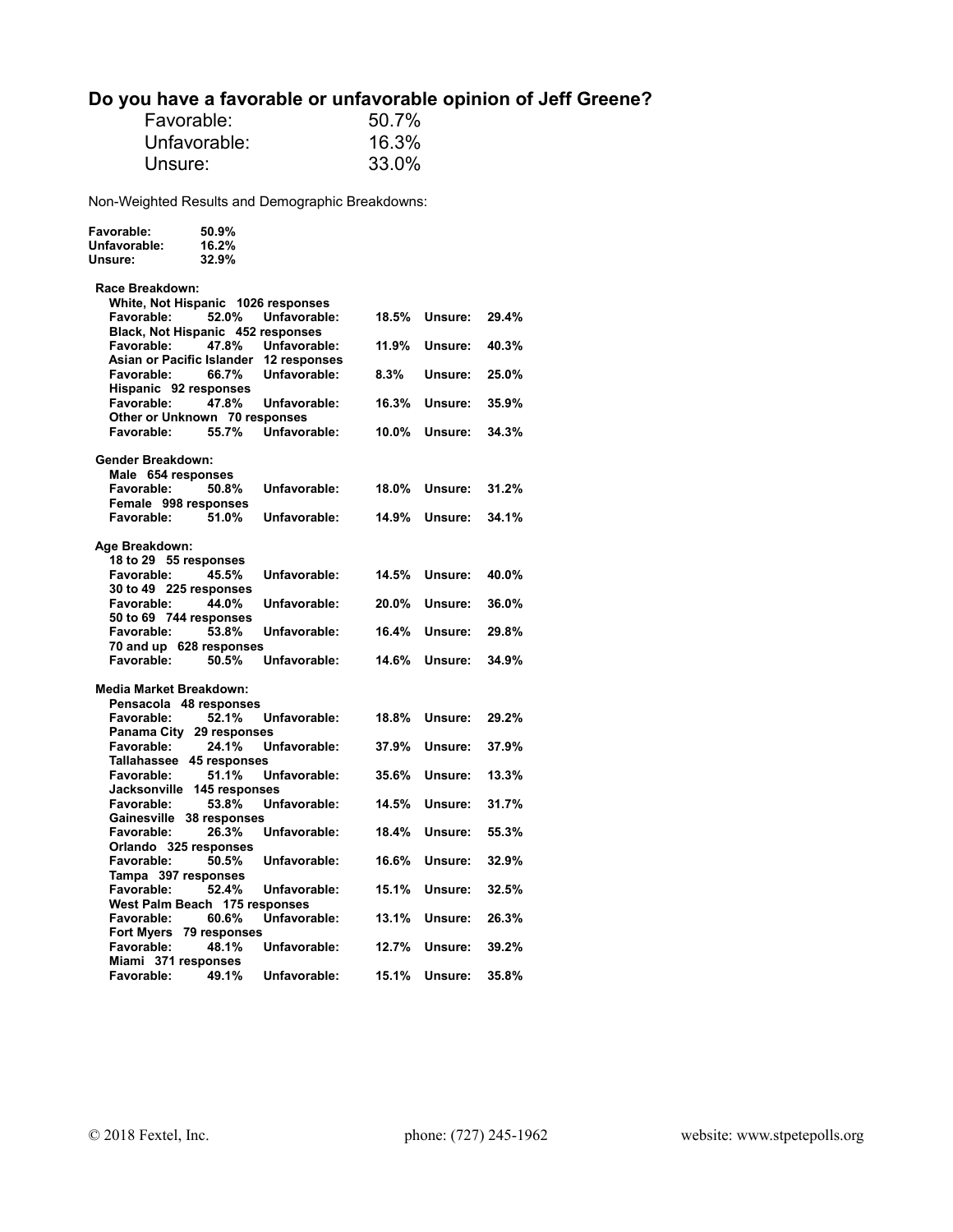# **Do you have a favorable or unfavorable opinion of Chris King?**

| Favorable:   | 22.2% |
|--------------|-------|
| Unfavorable: | 22.0% |
| Unsure:      | 55.9% |

Non-Weighted Results and Demographic Breakdowns:

| Favorable:                             | 22.2% |              |       |         |       |
|----------------------------------------|-------|--------------|-------|---------|-------|
| Unfavorable:                           | 21.9% |              |       |         |       |
| Unsure:                                | 55.9% |              |       |         |       |
|                                        |       |              |       |         |       |
| Race Breakdown:                        |       |              |       |         |       |
| White, Not Hispanic 1026 responses     |       |              |       |         |       |
| Favorable:                             | 23.1% | Unfavorable: | 22.6% | Unsure: | 54.3% |
| Black, Not Hispanic 452 responses      |       |              |       |         |       |
| Favorable:                             | 20.4% | Unfavorable: | 21.5% | Unsure: | 58.2% |
| Asian or Pacific Islander 12 responses |       |              |       |         |       |
| Favorable:                             | 25.0% | Unfavorable: | 16.7% | Unsure: | 58.3% |
| Hispanic 92 responses                  |       |              |       |         |       |
| Favorable:                             | 18.5% | Unfavorable: | 18.5% | Unsure: | 63.0% |
| Other or Unknown 70 responses          |       |              |       |         |       |
| Favorable:                             | 25.7% | Unfavorable: | 18.6% | Unsure: | 55.7% |
|                                        |       |              |       |         |       |
| <b>Gender Breakdown:</b>               |       |              |       |         |       |
| Male 654 responses                     |       |              |       |         |       |
| <b>Favorable:</b>                      | 23.5% | Unfavorable: | 23.1% | Unsure: | 53.4% |
| Female 998 responses                   |       |              |       |         |       |
| Favorable:                             | 21.3% | Unfavorable: | 21.0% | Unsure: | 57.6% |
|                                        |       |              |       |         |       |
| Age Breakdown:                         |       |              |       |         |       |
| 18 to 29 55 responses                  |       |              |       |         |       |
| Favorable:                             | 18.2% | Unfavorable: | 27.3% | Unsure: | 54.5% |
| 30 to 49 225 responses                 |       |              |       |         |       |
| Favorable:                             | 21.8% | Unfavorable: | 24.9% | Unsure: | 53.3% |
| 50 to 69 744 responses                 |       |              |       |         |       |
| <b>Favorable:</b>                      | 25.4% | Unfavorable: | 19.6% | Unsure: | 55.0% |
| 70 and up 628 responses                |       |              |       |         |       |
| Favorable:                             | 18.9% | Unfavorable: | 22.9% | Unsure: | 58.1% |
|                                        |       |              |       |         |       |
| <b>Media Market Breakdown:</b>         |       |              |       |         |       |
| Pensacola 48 responses                 |       |              |       |         |       |
| Favorable:                             | 18.8% | Unfavorable: | 20.8% | Unsure: | 60.4% |
|                                        |       |              |       |         |       |
| Panama City 29 responses<br>Favorable: | 27.6% | Unfavorable: | 44.8% | Unsure: | 27.6% |
|                                        |       |              |       |         |       |
| Tallahassee 45 responses               |       |              |       |         |       |
| Favorable:                             | 20.0% | Unfavorable: | 37.8% | Unsure: | 42.2% |
| Jacksonville 145 responses             |       |              |       |         |       |
| Favorable:                             | 24.8% | Unfavorable: | 24.8% | Unsure: | 50.3% |
| Gainesville 38 responses               |       |              |       |         |       |
| Favorable:                             | 15.8% | Unfavorable: | 21.1% | Unsure: | 63.2% |
| Orlando 325 responses                  |       |              |       |         |       |
| Favorable:                             | 26.5% | Unfavorable: | 21.5% | Unsure: | 52.0% |
| Tampa 397 responses                    |       |              |       |         |       |
| Favorable:                             | 28.7% | Unfavorable: | 21.7% | Unsure: | 49.6% |
| West Palm Beach 175 responses          |       |              |       |         |       |
| Favorable:                             | 25.7% | Unfavorable: | 17.1% | Unsure: | 57.1% |
| Fort Myers 79 responses                |       |              |       |         |       |
| Favorable:                             | 11.4% | Unfavorable: | 26.6% | Unsure: | 62.0% |
| Miami 371 responses                    |       |              |       |         |       |
| <b>Favorable:</b>                      | 12.1% | Unfavorable: | 18.9% | Unsure: | 69.0% |